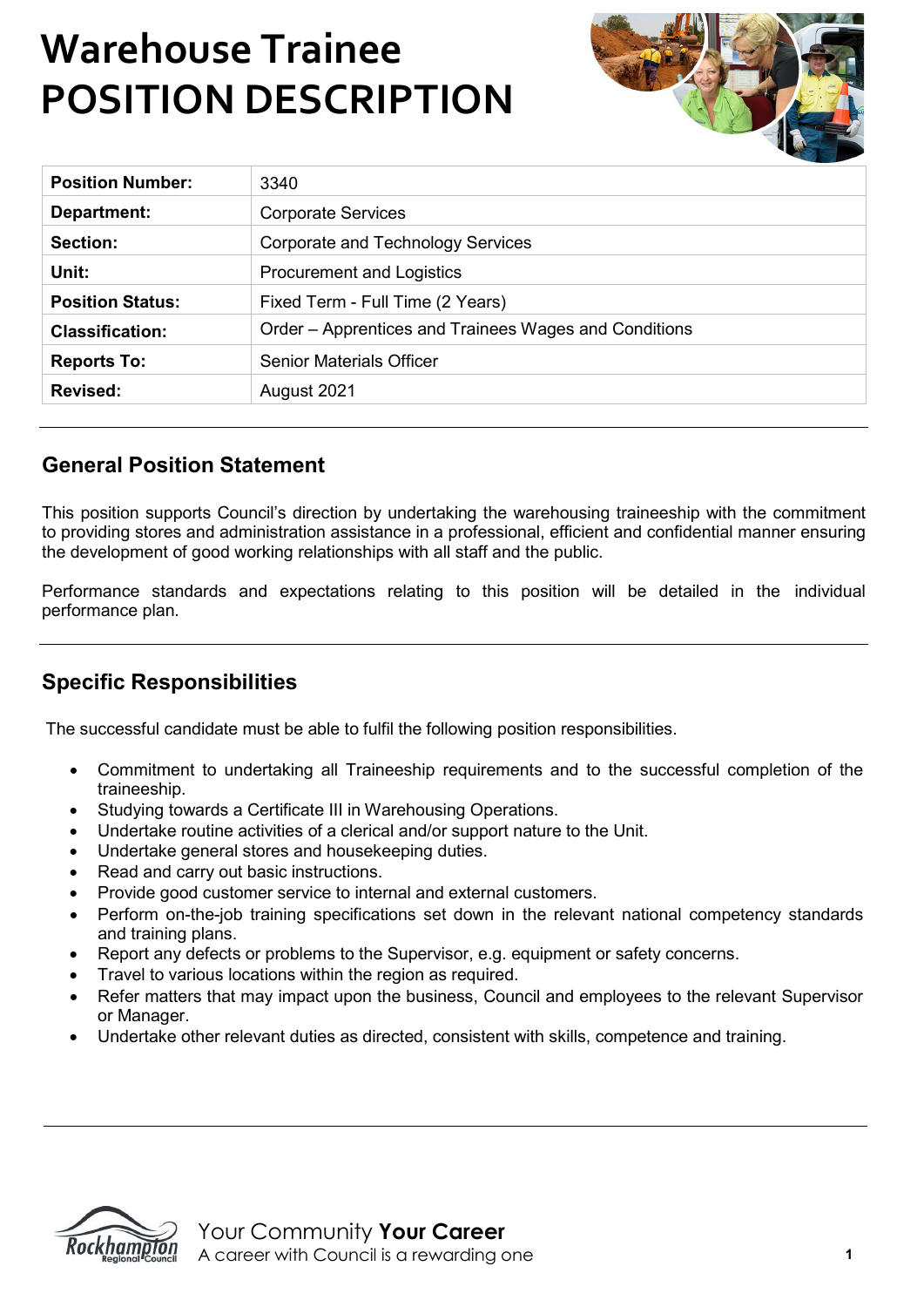# **Warehouse Trainee POSITION DESCRIPTION**



# **Position Requirements**

Your suitability for this role will be assessed against the following competencies.

#### **Skills/Competencies**

- A genuine interest in the warehousing industry.
- Basic numeracy, keyboard, written and verbal communication skills.
- Ability to carry out basic instructions.
- Ability to complete relevant national competency standards and training plans.
- Capable of developing knowledge of work practices and policies relevant to the Section/Unit.
- Basic planning and organisational skills.
- Possess a positive attitude and ability to work well within a team to achieve outcomes.
- The ability to learn to competently operate Council's computer systems including Ci Anywhere Suite (R1 and ECM), Pathway and the MS Office Suite.
- Communicate Effectively Ability to communicate with others verbally and in writing to meet requirements of the role.
- Teamwork and Collaboration Ability to work together with others to achieve common goals both within immediate team and teams across Council.
- Time Management Ability to plan and organise tasks/work to meet objectives of the role.
- Problem Solving Ability to analyse problems by gathering information and develop a solution (in line with role responsibilities) or options and make a recommendation.
- Deliver Excellent Customer Service Ability to meet customers' expectations around safety, time, cost and quality.

#### **Desirable Qualifications and Experience**

• Ability to legally operate a forklift under a "LF" Class Licence or the ability to acquire.

#### **Behaviours**

- *Customer Service* Ensure that you are focused on our customer/s when carrying out your responsibilities.
- *Safety*  Carry out your duties in a safe manner whilst ensuring the safety of your team members and customers, in accordance with Council's Health and Safety Duty Statements and associated safety policies / procedures.
- *Code of Conduct*  Ensure that your behaviour is aligned with the Code of Conduct.
- *Council Values* Ensure that your behaviour is aligned with the values statement adopted by Council. *One Team, Accountable, Customer Focused, Continuous Improvement and People Development.*

#### **Work Environment and Physical Demands**

This position is an outdoor role and will require the employee to carry out physical tasks which may include manual handling of up to 20kg, repetitive bending, kneeling and twisting and/or squatting.

#### **Additional Requirements**

- Ability to work in an office environment.
- Ability to work in an outdoor environment.
- Ability to legally operate a motor vehicle under a "C" Class Licence.
- Ability to handle items of varying weight.
- A willingness to undertake a Functional Capacity Evaluation to satisfy the inherent physical requirements of the position.
- Ability to be immunised against Hepatitis A&B and Tetanus.



Your Community **Your Career**

A career with Council is a rewarding one **2**